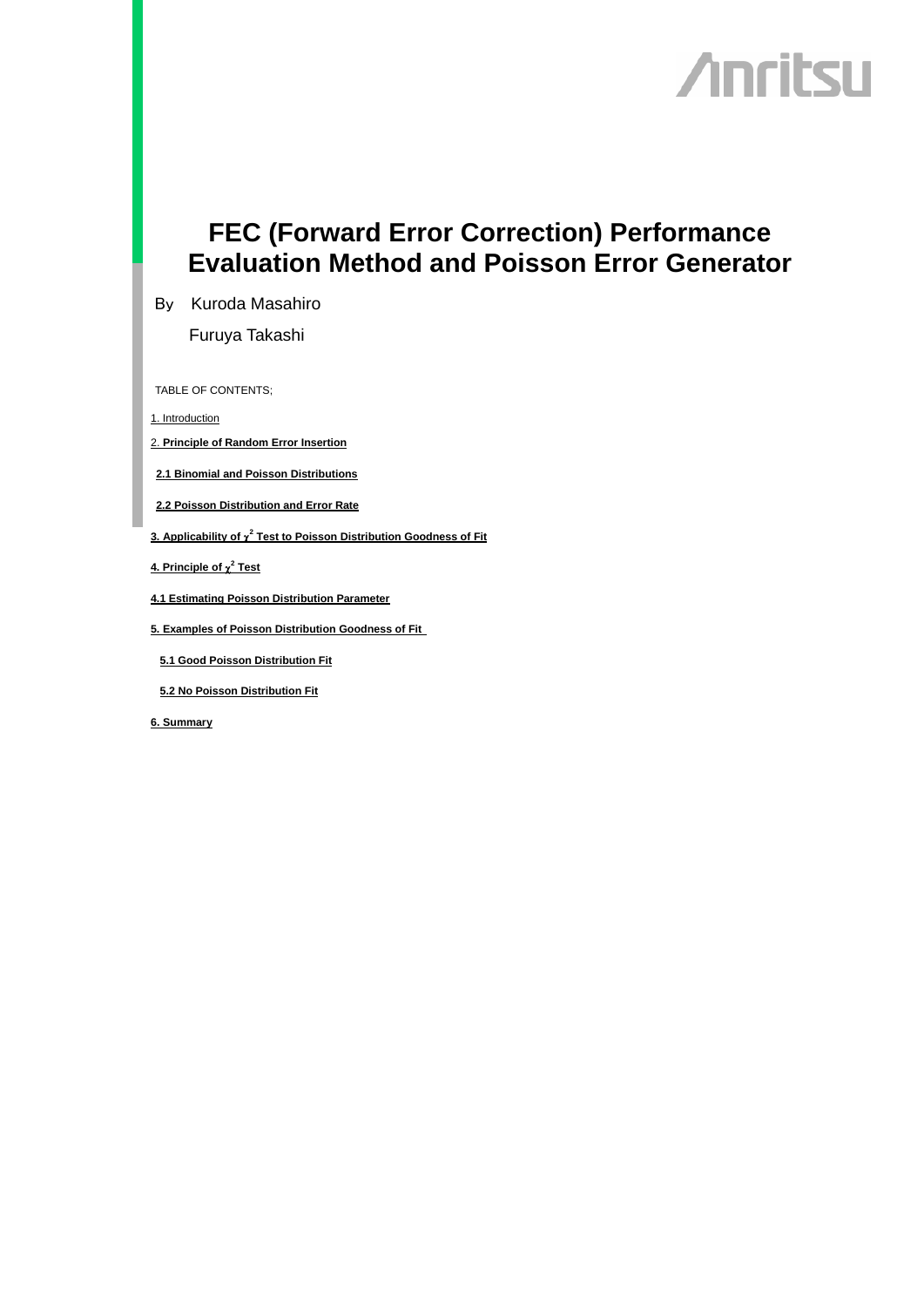#### **1. Introduction**

Generally, correction of random errors (errors occurring in circuits) uses error-correcting code classified as block code. The ITU-T G.709 Optical Transport Network (OTN) Forward Error Correction (FEC) code uses the Reed Solomon codes (RS255 and RS239). Since the Reed Solomon codes are block codes, generation of pseudo-random errors makes it impossible to evaluate FEC decoder performance by comparing the error correction performance with the theoretical curve for example. The theoretical curve shown in Fig. 1 plots the random error occurrence and shows that FEC performance cannot be evaluated correctly even when errors are inserted at some bit rate and the same interval. Accordingly, it is necessary to generate errors randomly and to create error correction and non-correction conditions so the long-term random error rate is satisfied while the short-term error rate varies in line with the set value. This approximates the actual conditions of an in-service network and is a suitable condition for evaluating FEC performance.

This type of random error generation device is called a Poisson error generator. However, the random errors generated by a Poisson error generator are thought to be dependent on the evaluation method and do not actually fit the Poisson distribution. Accordingly, we need an objective method for evaluating whether or not random errors generated by a random error generator fit the Poisson distribution. There are several well-established methods for testing goodness of fit to the Poisson distribution but this paper proposes using the  $\chi^2$  test as the method recommended by ITU-T O.182 (OTN Measurement Standards).



**Figure 1 Output-Input BER** 

#### **2. Principle of Random Error Insertion**

The previously described random error insertion method creates error occurrence conditions that approximate an in-service circuit. In comparison to methods that insert errors as constant interval or intentional sequence, inserting random errors will result in some time slots with no errors, but the long-term error rate will still be satisfied (Fig. 2).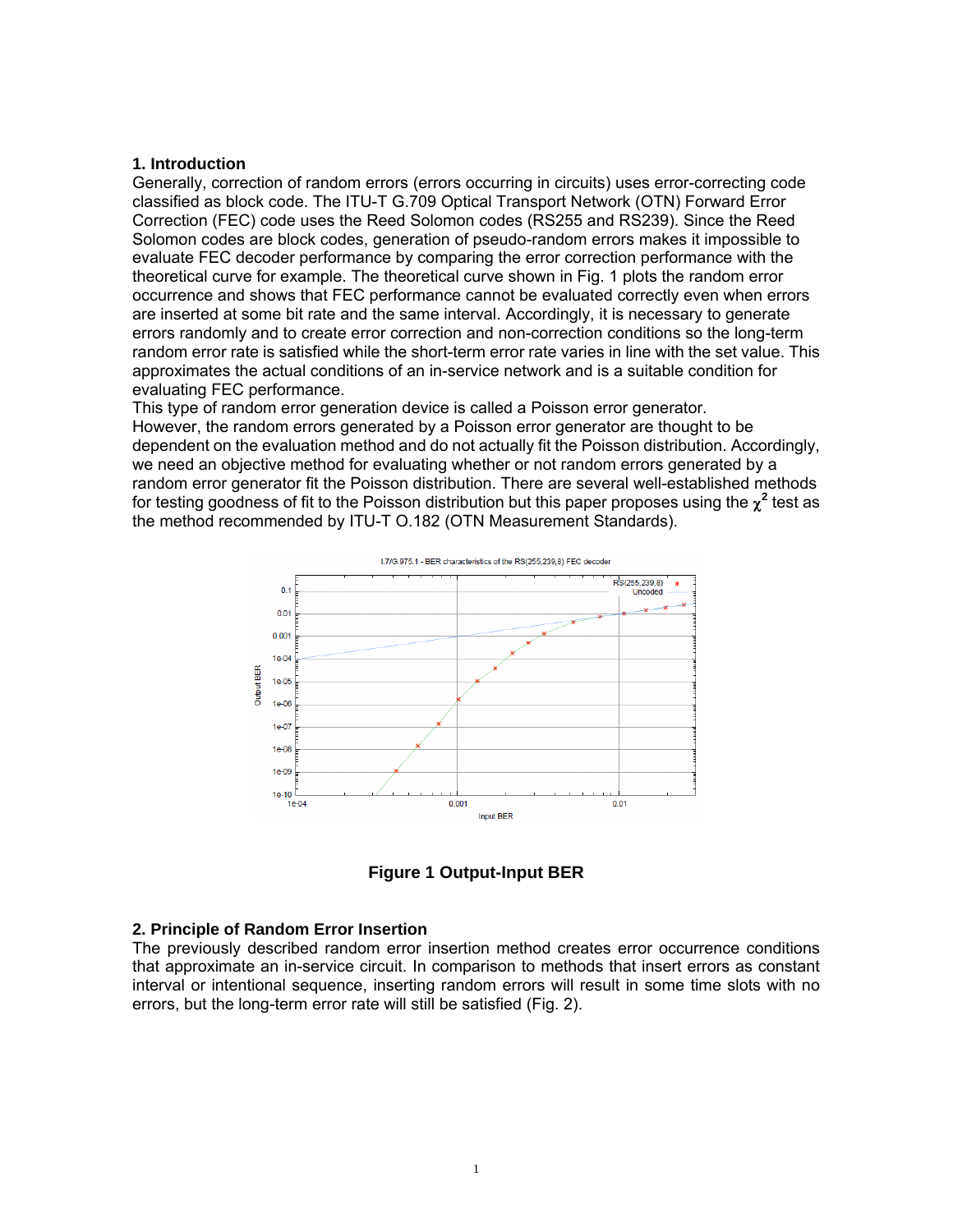$Error Rate: 1/n$ Error Rate: 1/n



**Figure 2 Error Rate Insertion Methods** 

#### **2.1 Binomial and Poisson Distributions**

In a test with two possible outcomes A and B, the result of each repeated trial is independent of the result of the previous trial and is a constant that depends on the probability (p). This type of trial testing is known as a Bernoulli Trial. As a simple example, when an Othello counter (black on one side and white on the other) is repeatedly thrown in a Bernoulli Trial on a surface board, assuming the counter is equally weighted without bias, the probability of either the white or black side being uppermost is 0.5 (1/2).

When a trial with possible outcome A and B is repeated n times, the probability of obtaining the A result k times is given by the following equation (1), where  $\mu$  is the mean value and  $\sigma^2$  is the distribution. This type of probability distribution is called a binomial distribution.

$$
f(n,k) = {n \choose k} p^k (1-p)^{n-k} \qquad \begin{cases} \mu = np \\ \sigma^2 = np(1-p) \end{cases}
$$
 (1)

Explaining Equation (1) as an example of error generation, the distribution of k bit errors in n bits follows the same probability distribution (k/n). However, direct computation by inserting values into Equation (1) is extremely difficult due to the increasing value of n. However, substituting  $\lambda$ for np and making  $\lambda$  constant shows that p and n are inversely related with p becoming small as n increases and vice versa. Considering the most extreme distribution of the binomial distribution  $(n = \infty, p = 0)$  yields the following equation (2).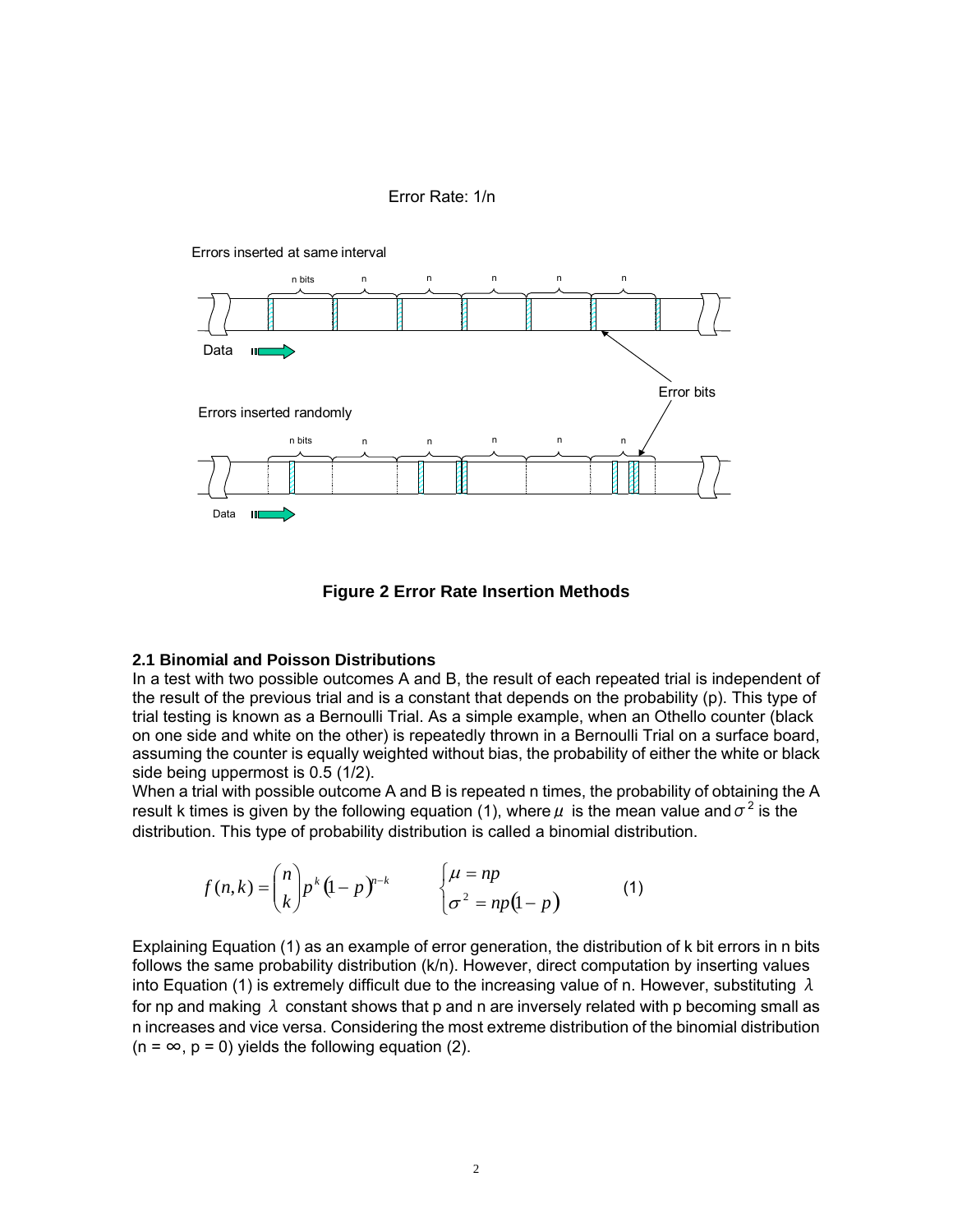$$
f(k; \lambda) = e^{-\lambda} \frac{\lambda^k}{k!} \qquad \qquad \begin{cases} \mu = \lambda \\ \sigma^2 = \lambda \end{cases}
$$
 (2)

The probability distribution given by Equation (2) is called the Poisson distribution. Since  $\lambda$  is a fixed value, the distribution is expressed by the variable k. Due to the relationship between the Poisson and binomial distributions, substituting np for  $\lambda$  yields

$$
f(k;np) = e^{-(np)} \frac{(np)^k}{k!}
$$
 (3)



Poisson distribution of probability function k for fixed values of np

**Figure 3 Poisson Distribution** 

Figure 3 shows the Poisson distribution as a graph. This graph shows the distribution of probabilities for generating a phenomenon k times versus the average value of np. For example, for a baseball player with a batting average of 3, the chance of hitting the ball in 10 attempts is  $\lambda = np = 10 \times 0.3 = 3$  hits. However, sometimes the baseball player will hit the ball 8 out of 10 times and at other times only 1 out of 10 times. In these circumstances, the probability of hitting the ball 5 out of 10 times is obtained from equation (3) as:

$$
f(k = 5; np = 3) = e^{-(3)} \frac{(3)^5}{5!} = 0.1008188...
$$
 (4)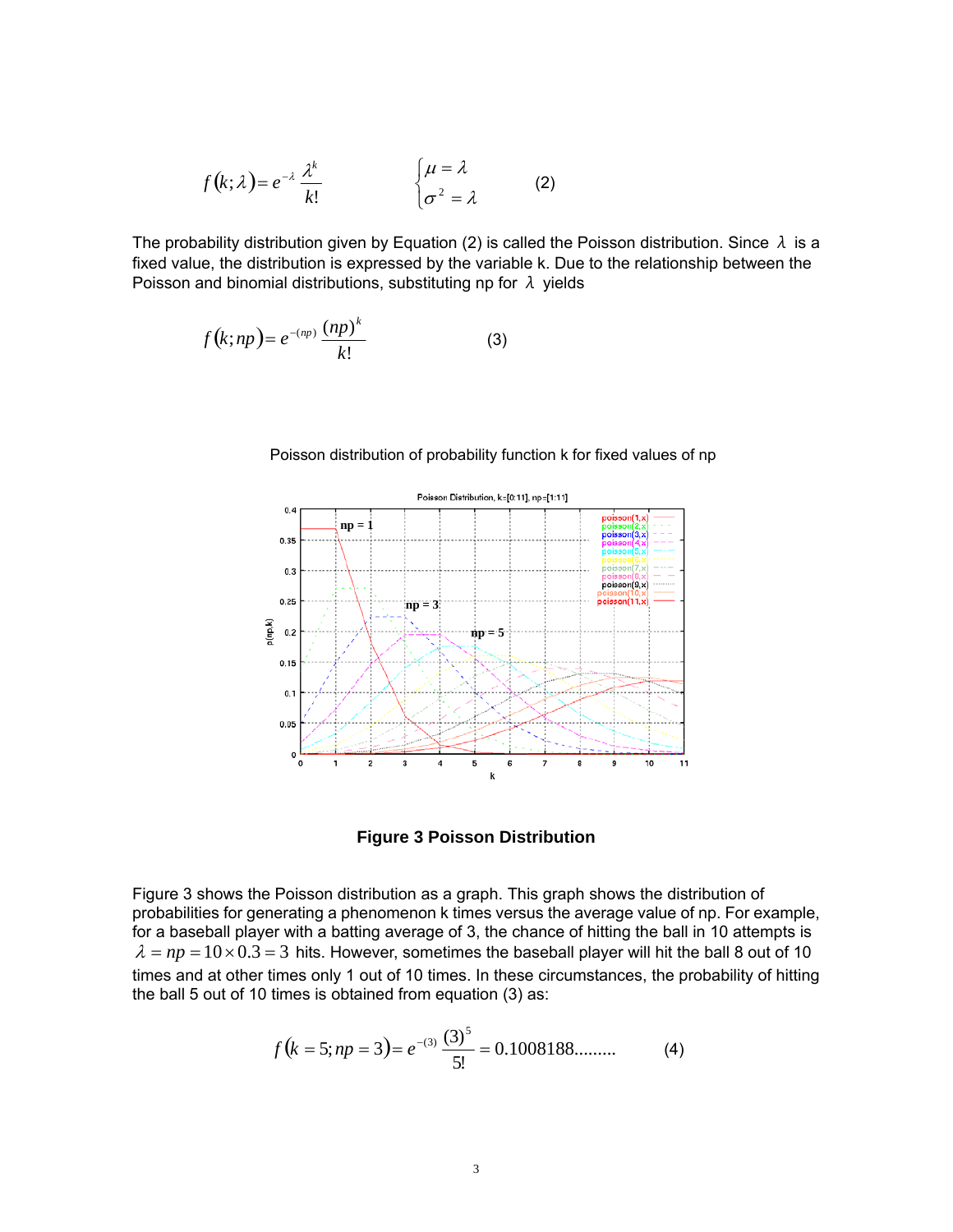In other words, there is about a 10% chance of hitting the ball 5 out of 10 times. This result is the probability distribution expressed by "poisson $(3,x)$ " in Figure 3. Using the "poisson(3,x)" plot, since this player hits with an average of 3, the peak of the plot is at  $k = 3$  and the probability of getting 3 out of 10 hits is 22.4%. In addition, we can see that the probability drops whether the hit count rises or falls.

#### **2.2 Poisson Distribution and Error Rate**

Considering the relationship between random error and the Poisson distribution, p represents the element error rate (error rate). np represents the mean error but count  $\mu$  for a frame length of n bits. For example, when p is fixed,  $n = \mu / p$ .

Figure 4 shows equivalent case for the error rate example in Figure 3. When the error rate p is fixed at  $p:1x10^{-3}$  and the average error bit count is increased as 1, 2, 3, ........ bits, the frame length n becomes  $1x10^3$ ,  $2x10^3$ ,  $3x10^3$ , ........ bits.



Poisson distribution of probability function k for fixed values of np

**Figure 4 Distribution when p = 1x10-3**

k represents the error bit count. When the average error bit count  $np = 1$  bit (poisson(1,x)),  $k = 1$ the peak error probability is at  $k = 1$  bits and there is a lower probability of 2 bit errors ( $k = 2$ ) in 1x10<sup>3</sup> bits. Similarly, at np = 5 bits (poisson(5,x)), the peak error probability is at k = 5 bits and the probability of errors of less than or more than 5 bits decreases.

Random errors can be generated based on this probability distribution.

Looking at the relationship between error rate and Poisson distribution from another angle, Figure 5 shows the Poisson distribution when error bit count k is fixed and average error bit count np is varied.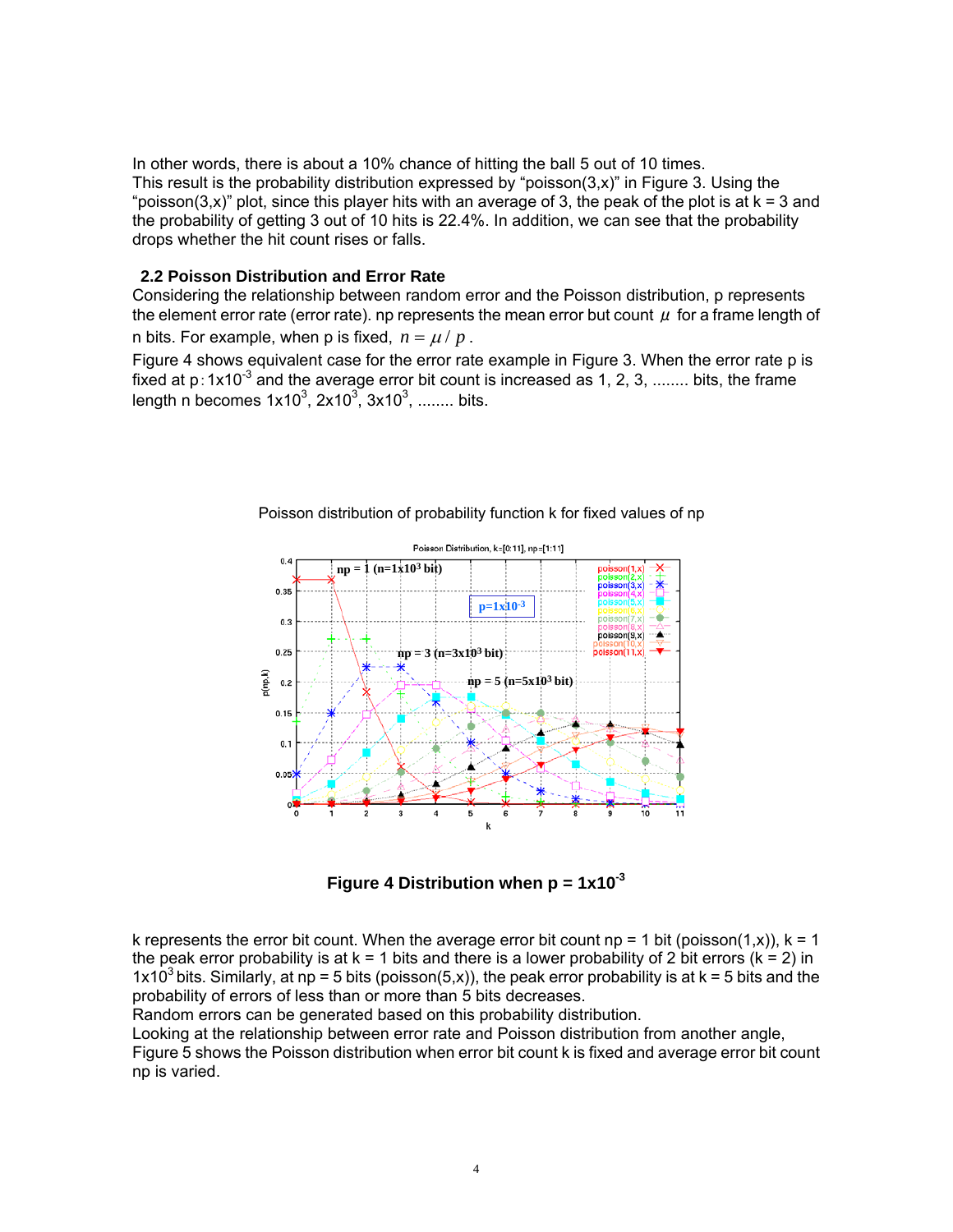

#### Poisson distribution of probability function np for fixed values of k

**Figure 5 Poisson Distribution with Variation of np** 

poisson(x,1) in Figure 5 shows the  $k = 1$  bit error probability versus np. When the error rate is fixed at  $p = 1x10^{-3}$  (average of 1 bit error in 1000 bits), the peak is at n = 1000 bits. The 1 bit error rate in 2000 bits at np = 2 is lower than at np = 1. Similarly, poisson(x,3) indicates the k = 3 bit error probability distribution; when the error rate is fixed at  $p = 1x10^{-3}$ , the peak is at n = 3000. Figure 6 shows an image of actual random error insertion.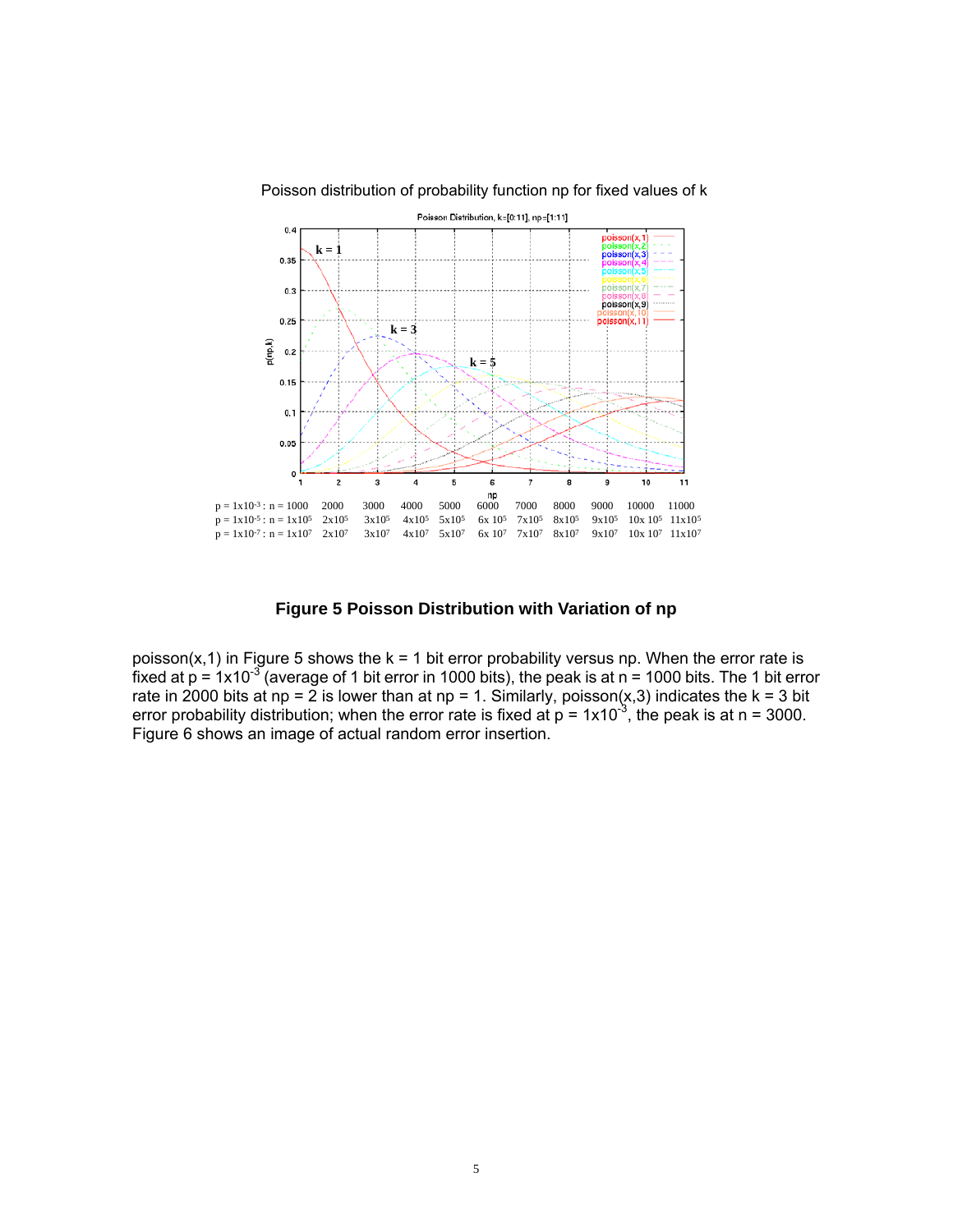

The distribution of k error bits inserted into each block **of n bits follows a Poisson distribution. Figure 6 Image of random error insertion**

# **Figure 6 Image of Random Error Insertion**

When data is split into block of n bits, the distribution of the bit error count k inserted into each block follows a Poisson distribution. Using the value np of the average error bit count, we can see how error bit count k is distributed using the graphs in Figure 4.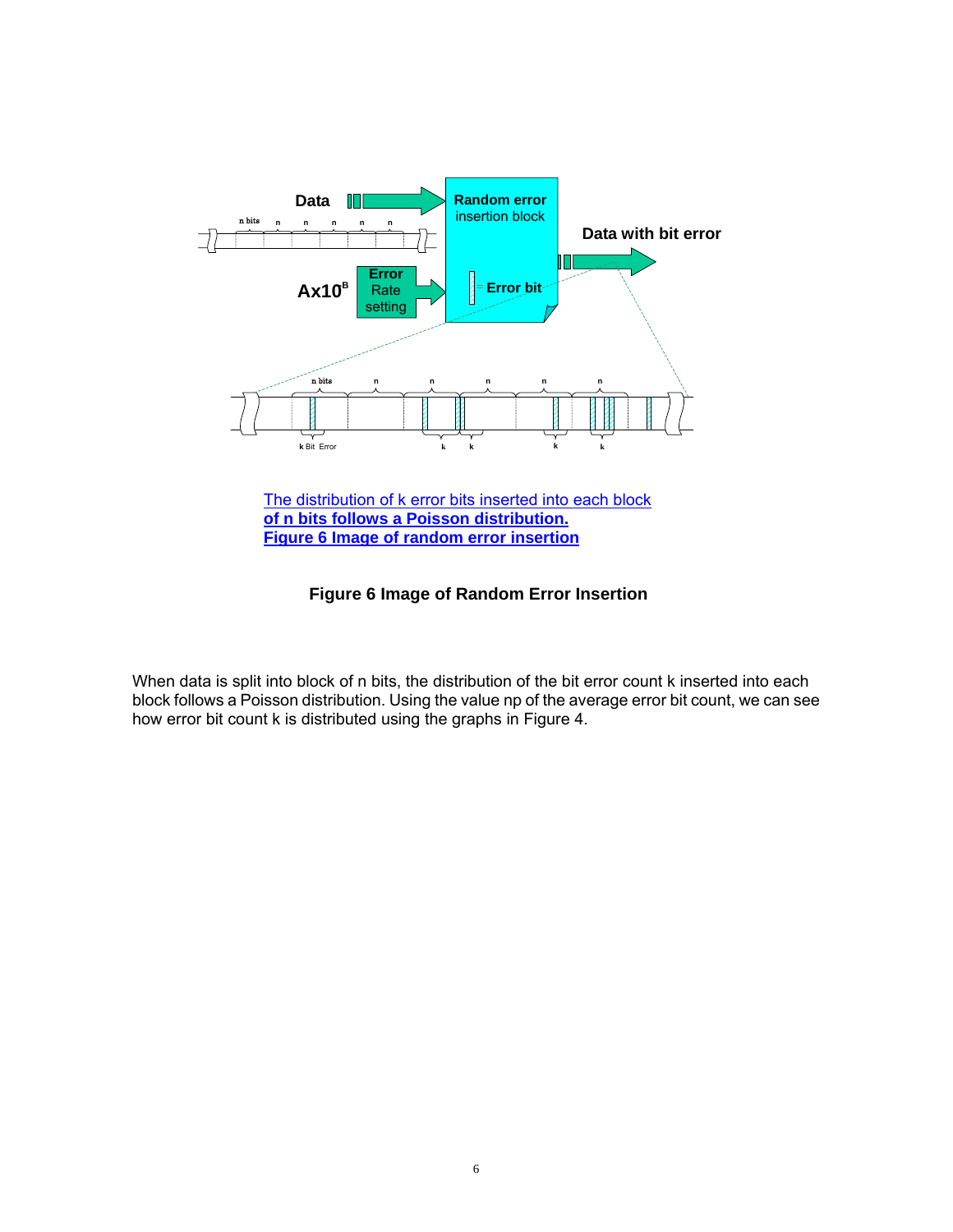# **3.** Applicability of  $\chi^2$  Test to Poisson Distribution Goodness of Fit

Sometimes, the random error generator called a Poisson Error Generator does not generate errors fitting the Poisson distribution. Consequently, we require an objective method for evaluating the distribution of random errors generated by the random error generator. The methods for evaluating probability distributions are called tests of goodness of fit and objectively evaluate whether the obtained probability distribution matches the hypothesis. There are several goodness of fit test methods but this White Paper explains the χ **<sup>2</sup>** Test of Goodness of Fit used by ITU-T O.182 (OTN Measurement Standards).

The  $\chi^2$  test is described as a hypothesis test because it tests whether or not the sample of finite observed data accurately describes the hypothesis. The  $\chi^2$  test is one of many hypothesis methods for testing goodness of fit but it is a typical method. Like other test methods, the  $\chi^2$  test is not a universal test for goodness of fit and it be used for all distributions. Fortunately, however, it is one of the best methods for testing the goodness of fit for Poisson distribution and is frequently used when the assumed distribution is a Poisson distribution.

As already mentioned, λ, the only parameter of the Poisson distribution can be chosen freely by determining any value for the observation time n. Actually, when testing goodness of fit to the Poisson distribution, the optimum value for  $\lambda$  is given by the following relationship.

$$
5 \le \lambda \le 20 \tag{5}
$$

It is especially important to satisfy the lower limit of the formula.

On the other hand, the upper limit does not always need to be satisfied because it is obtained from the observation time limit. If the situation permits,  $\lambda$  does not necessarily need to be restricted by the upper limit of (5) if no problems are caused by increasing the observation time. When the value of  $\lambda$  is small, the Poisson distribution is skewed to the left and the number of observations is reduced as a result. Here, the observed frequency *k* is the error occurrence frequency (including 0) for observation time *n*. The details of the observed frequency are explained later.

When testing goodness of fit, the number of observed items should be at least 5. Although this value is based on empirical evidence, it is necessary to maintain the reliability of the result of the hypothesis test at a fixed level. In fact, since the  $\chi^2$  test is based on large sample theory, small sample sizes reduce the test reliability.

On the other hand, if the value of  $\lambda$  is larger than necessary, the number of observations increases as a result while the frequency of each item becomes small. Of course, although the frequency of each item can be increased by increasing the number of observations, the observation time also increases as a result. When testing goodness of fit using the χ **<sup>2</sup>**test, the frequency of each item should be at least 5. This is another limitation on using the  $\chi^2$  test that is required to maintain the reliability of the goodness of fit test result at a fixed level.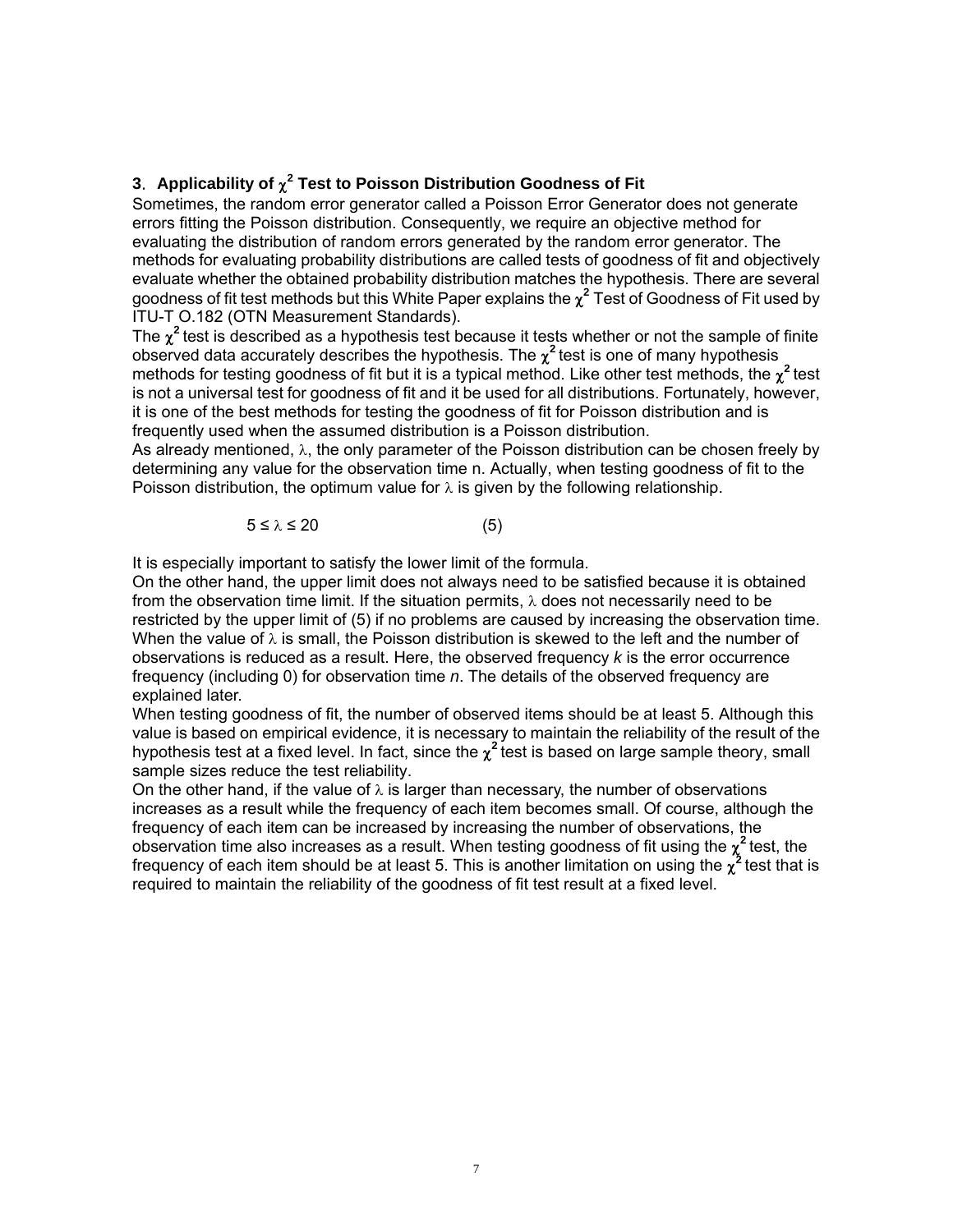# **4. Principle of** χ **2 Test**

Letting  $f_1, f_2, L$ ,  $f_j$  and  $e_1, e_2, L$ ,  $e_j$  be the observed frequency and expected frequency for *N* experiments where *j* is the number of possible outcomes, the value given by the equation

$$
\chi^2 = \sum_{i=1}^{j} \frac{(f_i - e_i)^2}{e_i}
$$
 (6)

approaches the  $\chi^2$  distribution for  $\nu = j - 1 - t$  degrees of freedom as *N* increases where *t* is the number of estimated parameters. Generally, when testing goodness of fit for the Poisson distribution, the parameter  $\lambda$  is estimated from the sample, so degrees of freedom  $\nu = j - 2$ . From equation (6), it is clear that  $\chi^2$  becomes smaller as the observed sample fits the proposed hypothesis. Normally, this never happens but if the value of  $\chi^2$  *O* found by the above equation became 0, it would indicate a perfect match between the distribution of the observed sample and the hypothetical distribution. The test of goodness of fit using the χ **<sup>2</sup>**test is a method for testing the hypothesis based on the value of  $\chi^2$  found by the above equation.

Furthermore, since the  $\chi^2$  distribution is equivalent to when  $\alpha = \nu/2$ , and  $\beta = 2$  in the gamma distribution, therefore,

$$
\chi^{2}(x) = Ga(x) = \begin{cases} \frac{x^{\nu/2 - 1}e^{-x/2}}{2^{\nu/2}\Gamma(\nu/2)}, x \ge 0\\ 0, x < 0 \end{cases}
$$
 (7)

where  $\nu$  is the degrees of freedom of the  $\chi^2$  distribution. Moreover,  $\Gamma(\alpha)$  is the gamma function given by the following equation.

$$
\Gamma(\alpha) = \int_0^\infty x^{\alpha - 1} e^{-x} dx \tag{8}
$$

Since  $\Gamma(\alpha+1) = \alpha \Gamma(\alpha)$ , when  $\alpha$  is an integer value,  $\Gamma(\alpha+1) = \alpha!$  And the value of the gamma functions can be factoring, explaining why the gamma function is sometimes called a factorial function.

Moreover, since the  $\chi^2$  distribution function is also a probability density function, the function area approaches 1, meaning

$$
\int_0^\infty \chi^2(x)dx = 1\tag{9}
$$

Calculating the area of the right tail from some point  $\chi_{\alpha}$  of the  $\chi^2$  distribution (representing the incomplete integration as  $\alpha$ ), then

$$
\alpha = \int_{\chi^2_{\alpha}}^{\infty} \chi^2(x) dx \tag{10}
$$

Because the entire area of the  $\chi^2$  distribution function is 1, the value of  $\alpha$  given by the above equation represents the area ratio and  $\alpha$  is called the significance level. Generally, significance is expressed as a percentage obtained by multiplying  $\alpha$  by 100 and this White Paper follows the same convention.

Since the  $\chi^2$  distribution is a monotonous and continuous function,  $\chi^2_{\alpha}$  can be found from the significance level 100 x  $\alpha$  and is called the significance point, critical point, or percent point.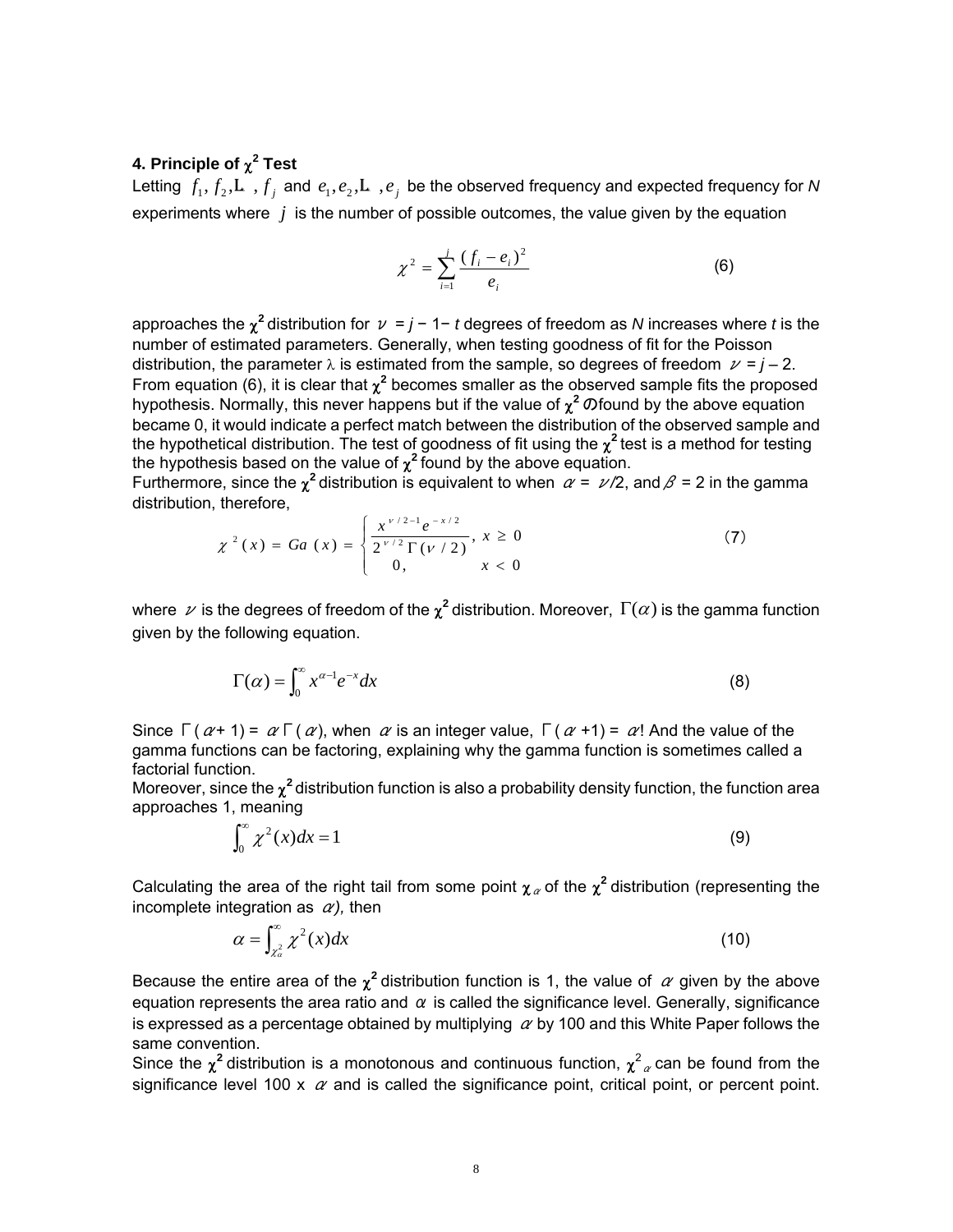Because it is not always easy to calculate the required significance point from the significance level, many statistics books have appendices containing tables of the  $\chi^2$  distribution function, which are used to find the significance point from the significance level and degrees of freedom. Figure 7 shows an example for the  $\chi^2$  distribution with 10 degrees of freedom ( $\nu$ ).

The  $\chi^2$  test of goodness of fit evaluates the following based on the significance point found from the significance level

$$
H_0 = \begin{cases} accept & \text{if } \chi^2 \leq \chi^2_{\alpha} \\ reject & \text{if } \chi^2 > \chi^2_{\alpha} \end{cases}
$$
 (11)

where H<sub>0</sub> is the null hypothesis. In other words, if the value of  $\chi^2$  found from equation (6) is less than the significance point  $\chi^2$  found from the significance level 100 x  $\alpha$ , the null hypothesis is accepted. Conversely, when the value of  $\chi^2$  exceeds the significance point, the null hypothesis is rejected.

#### **4.1 Estimating Poisson Distribution Parameter**

When testing the goodness of fit for the Poisson distribution, the parameter  $\lambda$  is not usually known so it must be estimated from the obtained sample.



In estimating the Poisson distribution parameter, it is known that the maximum likelihood estimation and first moment (or the sample mean) are coincident. Consequently, the Poisson distribution parameter can be estimated simply from the following equation.

$$
\hat{\lambda} = \frac{1}{N} \sum_{i=1}^{j} i \cdot f_i
$$
\n(12)

where *N* is the sample size.

When testing the goodness of fit, it does not matter whether the expected frequency is either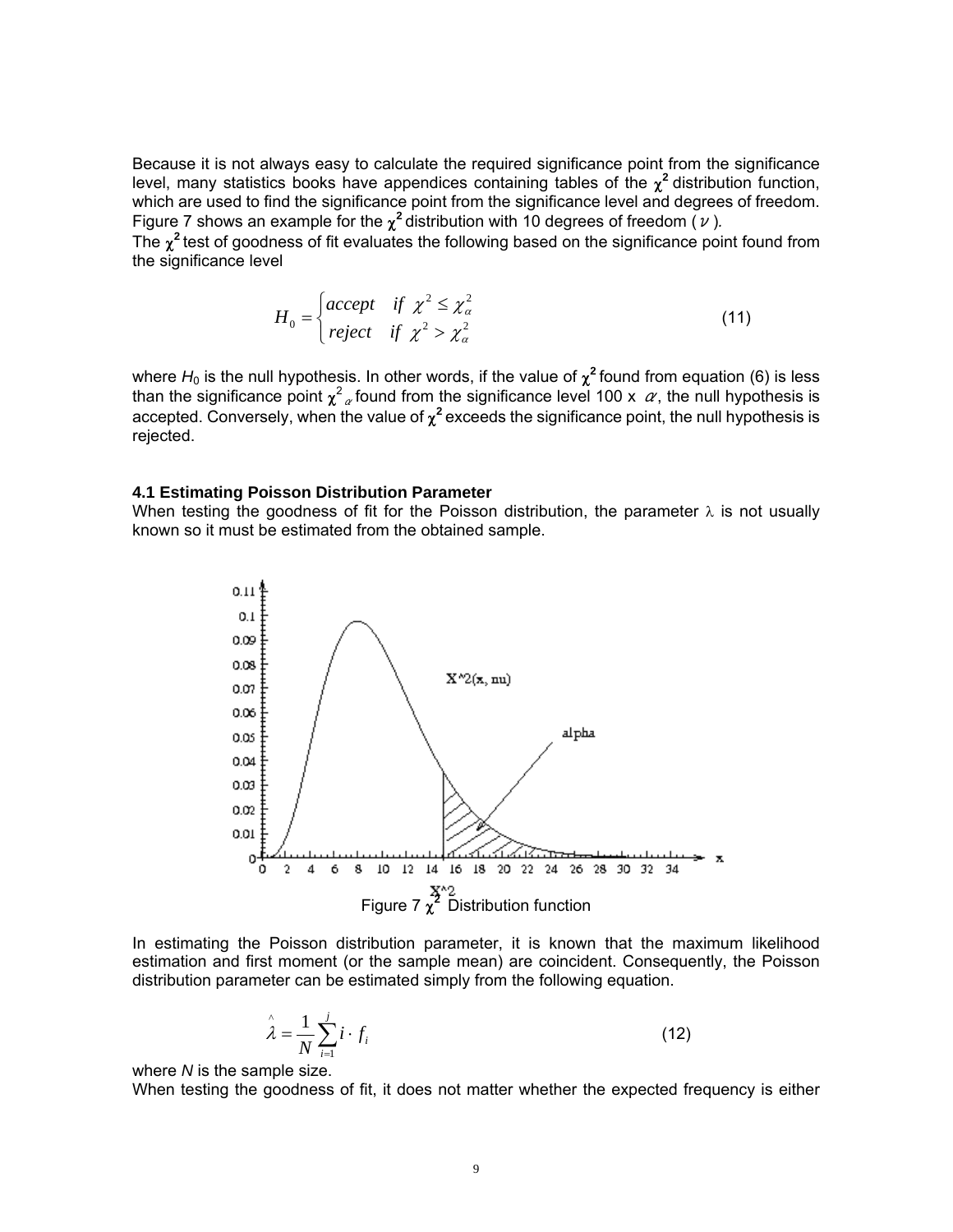calculated from this parameter, or estimated from the observed sample.

The *k*-th probability *pk* for the Poisson distribution calculated based on the determined value of λ is found from the following equation.

$$
p_k = e^{-\hat{\lambda}} \frac{\hat{\lambda}^k}{k!}
$$
 (13)

And the *k*-th expected frequency is given by

$$
e_k = N \cdot p_k \tag{14}
$$

# **5. Examples of Poisson Distribution Goodness of Fit**

This section explains two examples of Poisson distribution goodness of fit. The first example shows a fit at the 5% significance level while the second shows an example that does not a fit at the 5% significance level.

| k              | Observed            | Expected frequency                 | Probability             |
|----------------|---------------------|------------------------------------|-------------------------|
| frequency      |                     | $e_k = np_k$                       | $p_{k}$                 |
|                | $f_k$               |                                    |                         |
| 5              | 1                   | 1.184                              | 0.000967                |
| 6              | 9                   | 3.114                              | 0.008704                |
| $\overline{7}$ | 7                   | 7.019                              | 0.006770                |
| 8              | 9                   | 13.842                             | 0.008704                |
| 9              | 20                  | 24.267                             | 0.019342                |
| 10             | 32                  | 38.287                             | 0.030948                |
| 11             | 56                  | 54.916                             | 0.054159                |
| 12             | 78                  | 72.203                             | 0.075435                |
| 13             | 93                  | 87.630                             | 0.089942                |
| 14             | 107                 | 98.756                             | 0.103482                |
| 15             | 112                 | 103.875                            | 0.108317                |
| 16             | 83                  | 102.431                            | 0.080271                |
| 17             | 102                 | 95.065                             | 0.098646                |
| 18             | 75                  | 83.328                             | 0.072534                |
| 19             | 70                  | 69.195                             | 0.067698                |
| 20             | 55                  | 54.587                             | 0.053191                |
| 21             | 40                  | 41.012                             | 0.038685                |
| 22             | 26                  | 29.412                             | 0.025145                |
| 23             | 24                  | 20.176                             | 0.023211                |
| 24             | 16                  | 13.264                             | 0.015474                |
| 25             | $\overline{4}$      | 8.371                              | 0.003868                |
| 26             | $\overline{6}$      | 5.080                              | 0.005803                |
| 27             | 5                   | 2.968                              | 0.004836                |
| 28             | 3                   | 1.673                              | 0.002901                |
| 29             | $\mathbf 0$         | 0.910                              | 0.000000                |
| 30             |                     | 0.479                              | 0.000967                |
| Total          | $\Sigma f_k = 1034$ | $\Sigma$ e <sub>k</sub> = 1033.040 | $\Sigma p_k$ = 1.000000 |

Table 1: Samples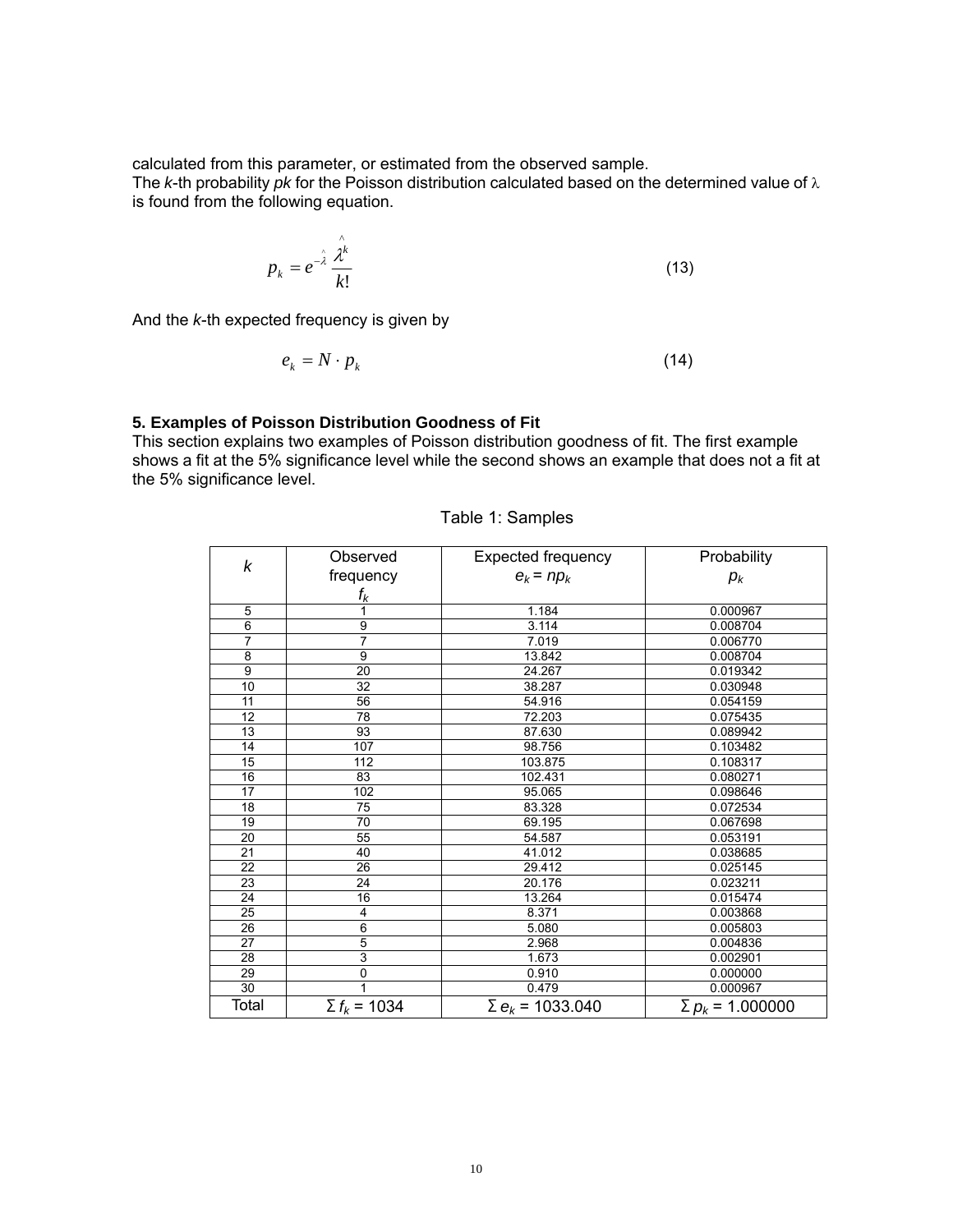Both examples are obtained from an actual Poisson error generator under the same conditions with an element error rate  $p_e$  = 10<sup>-8</sup> and sample size  $N$  > 1000.

Furthermore, in both examples, the number of average errors occurring in the observation time *n* was chosen so that  $\lambda = 16$ .

In other words, the experiment was executed with observation time  $n = \lambda / p_e$ . Incidentally, observation time means discrete time (number of actual clocks).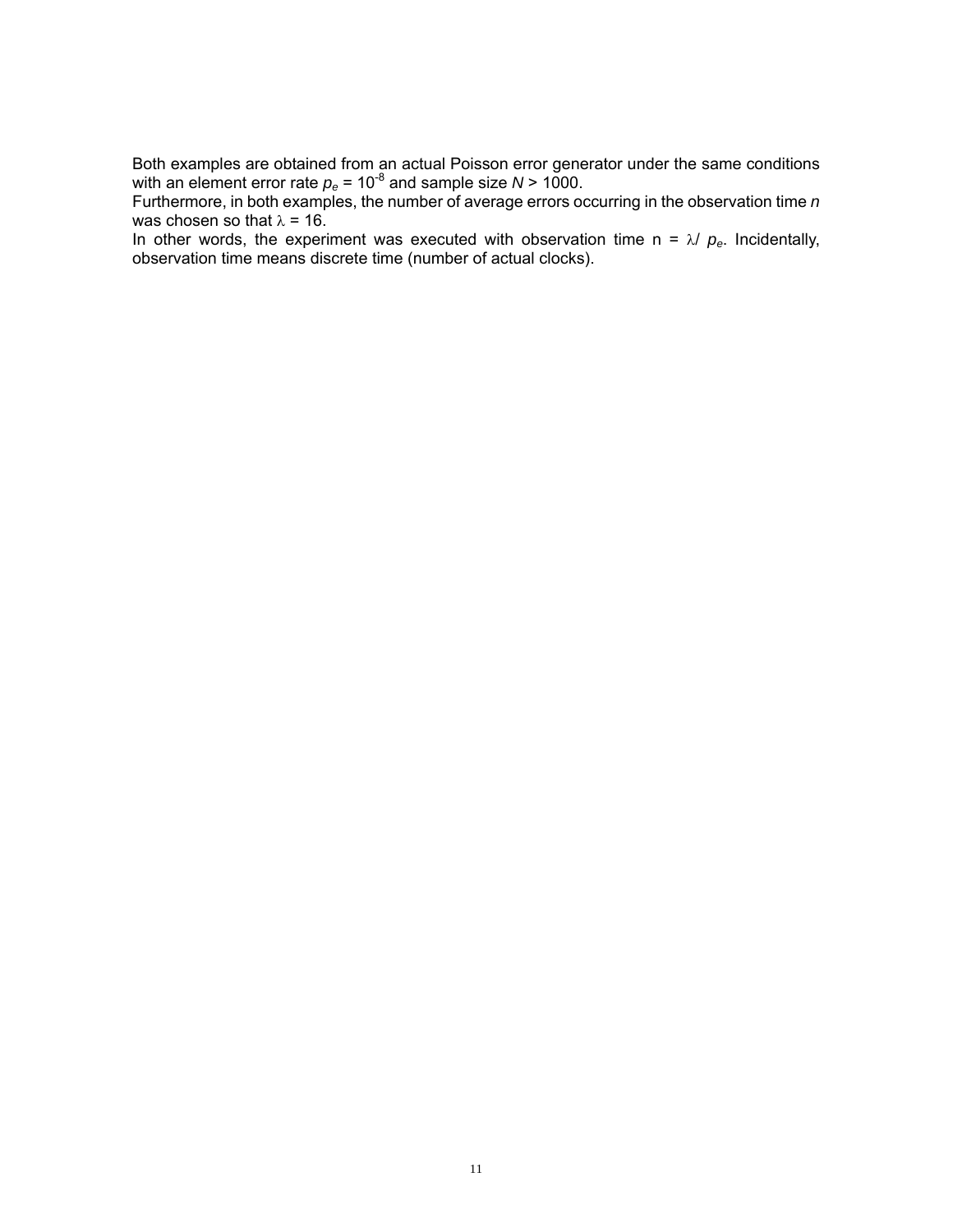#### **5.1 Good Poisson Distribution Fit**

The first example (Figure 9) plots a data sample obtained from a Poisson error generator using the data in Table 1.



Poisson distribution, Po(k;  $\lambda$ ),  $\lambda$ =15.778, Pe=10<sup>-8</sup>, n=1034

The figure histogram plot shows the probability found from the observed frequencies and the

dotted line plots the Poisson distribution function drawn using the sample mean  $\lambda$ . Although the ^ Poisson distribution is actually discrete, it has been plotted as a continuous curve interpolated by the gamma function for easy viewing.

The first column in Table 1 represents the observed number of errors *k* occurring in the observation time *n* . The second column represents the count, i.e. observed frequency of *k* errors occurring in the observation time *n* . The third column number represents the expected frequency for k errors occurring in the observation time *n*, calculated from estimated mean error

count  $\lambda$  for the Poisson distribution calculated using the observed sample. In other words, the expected frequency is calculated by the following equation.

$$
e_k = e^{-\hat{\lambda}} \frac{\hat{\lambda}^k}{k!} \cdot N
$$

^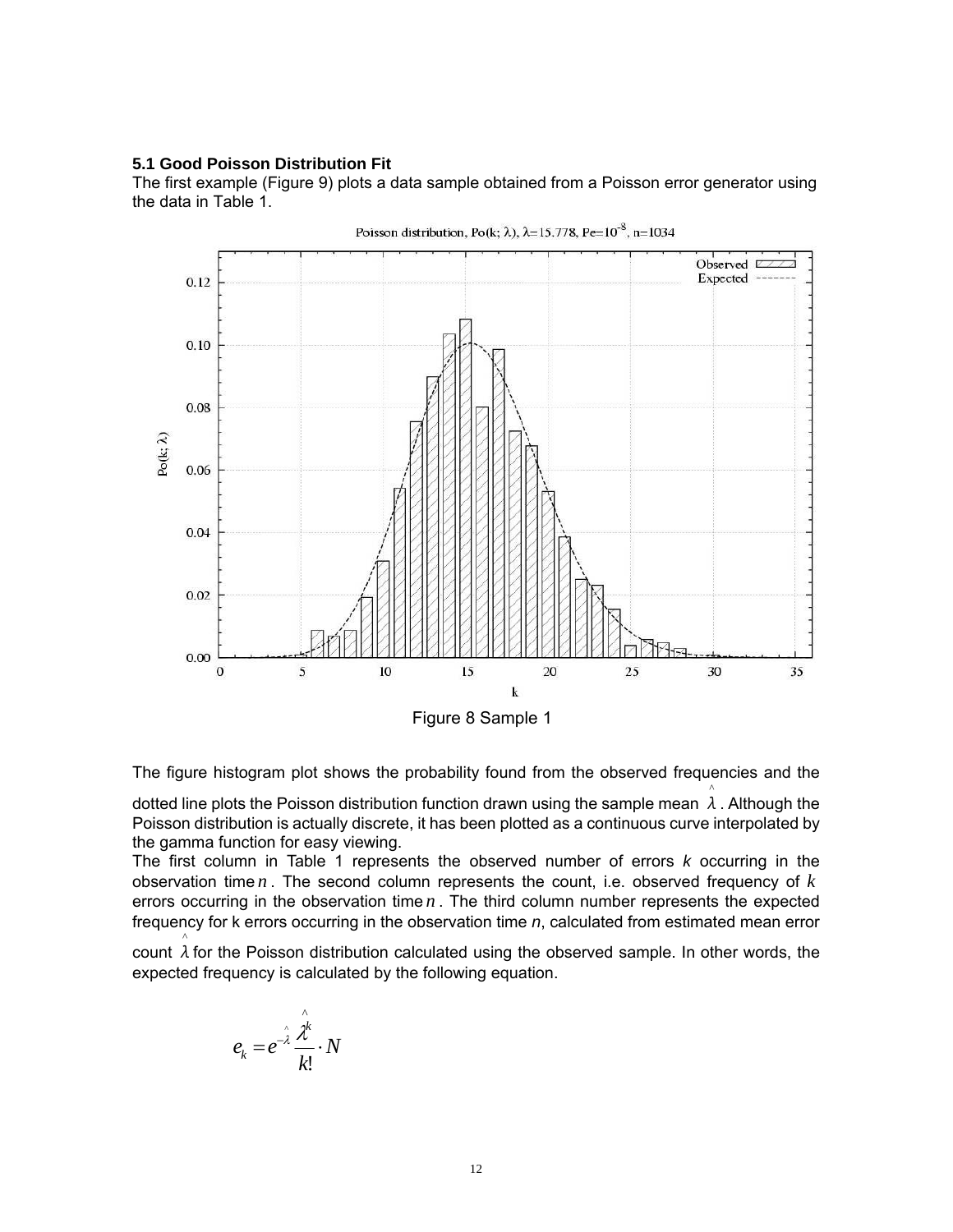where *N* is the sample size. The fourth column represents the probability of *k* errors occurring in the observation time *n*.

This probability is found easily from the following equation.

# $p_k = f_k / N$

The bottom row shows the sum for each column. The sum of the second column is sum of the observed frequency, and is also the sample size *N*. The sum of the third column is the sum of the expected frequency.

| k               | Observed            | Expected frequency                 | Deviation                                    |
|-----------------|---------------------|------------------------------------|----------------------------------------------|
|                 | frequency           | $e_k$ = $np_k$                     | $(f_k - e_k)^2/e_k$                          |
|                 | $f_{\pmb{k}}$       |                                    |                                              |
| $\leq 7$        | 17                  | 11.808                             | 2.283                                        |
| 8               | 9                   | 13.842                             | 1.694                                        |
| 9               | 20                  | 24.267                             | 0.750                                        |
| 10              | 32                  | 38.287                             | 1.032                                        |
| 11              | 56                  | 54.916                             | 0.021                                        |
| 12 <sup>2</sup> | 78                  | 72.203                             | 0.465                                        |
| 13              | 93                  | 87.630                             | 0.329                                        |
| 14              | 107                 | 98.756                             | 0.688                                        |
| 15              | 112                 | 103.875                            | 0.636                                        |
| 16              | 83                  | 102.431                            | 3.686                                        |
| 17              | 102                 | 95.065                             | 0.506                                        |
| 18              | 75                  | 8.328                              | 0.832                                        |
| 19              | 70                  | 69.195                             | 0.009                                        |
| 20              | 55                  | 54.587                             | 0.003                                        |
| 21              | 40                  | 41.012                             | 0.025                                        |
| 22              | 26                  | 29.412                             | 0.396                                        |
| 23              | 24                  | 20.176                             | 0.725                                        |
| 24              | 16                  | 13.264                             | 0.565                                        |
| 25              | 4                   | 8.371                              | 2.282                                        |
| $\geq 26$       | 15                  | 11.578                             | 1.012                                        |
| Total           | $\Sigma f_k = 1034$ | $\Sigma$ e <sub>k</sub> = 1034.000 | $\chi$ 2 = $\sum (f_k - e_k)^2/e_k$ = 17.939 |

|  |  | Table 2 Sample 1 |
|--|--|------------------|
|--|--|------------------|

Naturally, there are some small differences between the totals of observed frequency and expected frequency, because the former is sample size and the latter is the sum of the expected frequencies for the *k* range  $5 \leq k \leq 30$ .

The difference is clarified by the following formula.

$$
\sum_{k=5}^{30} f_k - \sum_{k=5}^{30} e_k = \sum_{k=0}^{4} e_k + \sum_{k=31}^{\infty} e_k = N \sum_{k=0}^{4} e^{-\lambda} \frac{\hat{\lambda}^k}{k!} + N \sum_{k=31}^{\infty} e^{-\lambda} \frac{\hat{\lambda}^k}{k!}
$$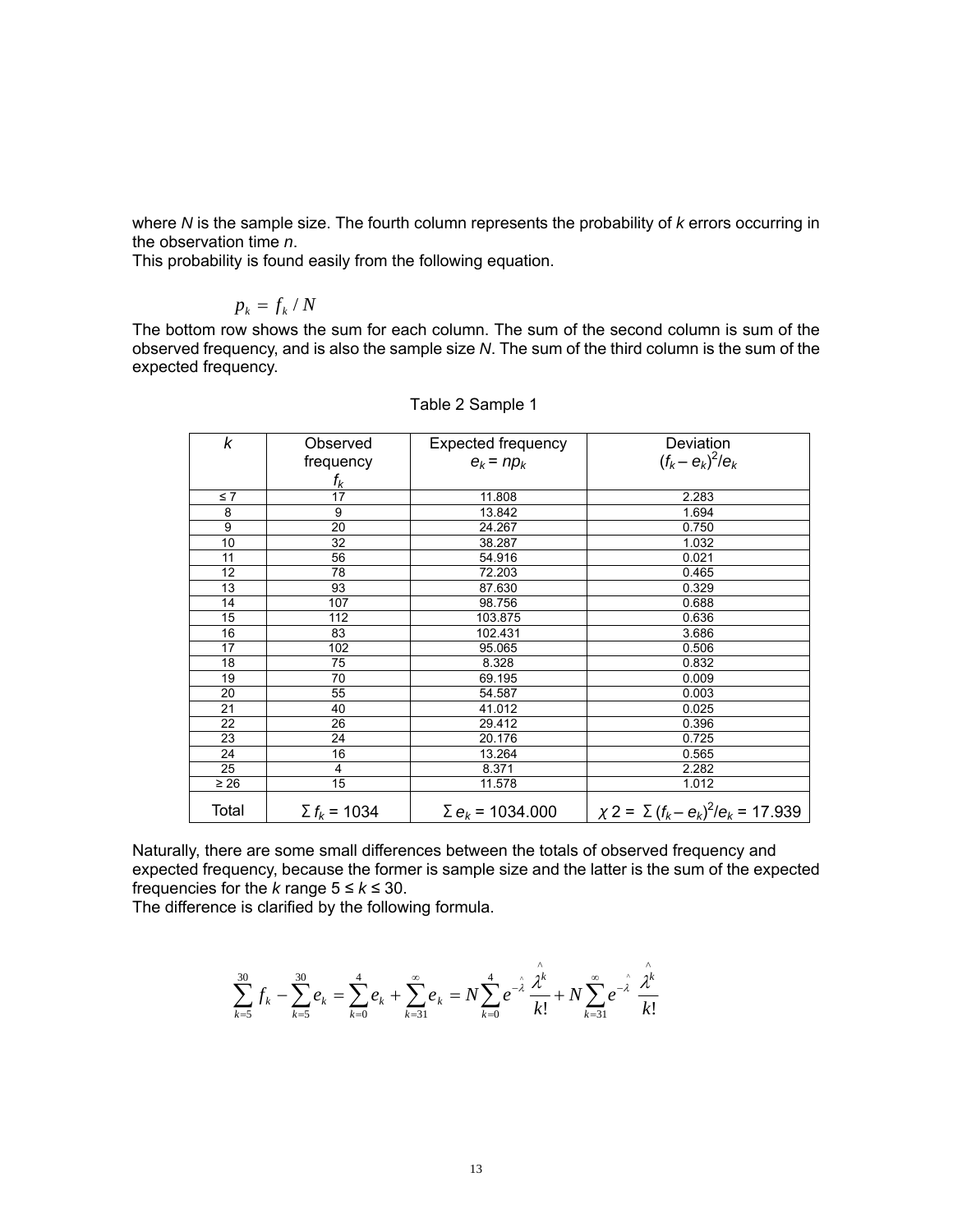Here, note that the expected frequencies for  $k \le 6$  and  $k \ge 27$  are less than 5.

When testing goodness of fit using the  $\chi^2$  test, as mentioned the reliability of the test result deceases when the expected frequency is less than 5. Therefore the table must be rearranged. Table 2 shows the result of combining the row 5 ≤ *k* ≤ 6 in Table 1 with *k* = 7, and the row 27 *k* ≤ 30 with *k* = 26. The fourth row in Table 2 shows the deviation between the observed and expected frequencies. The sum of this deviation is  $\chi^2$ .

The results of performing this goodness of fit based on this table are shown in Table 3. With this sample, the null hypothesis is accepted at the 5% significance level.

| Item                | Symbol             | Value                        |
|---------------------|--------------------|------------------------------|
| Sample size         | N                  | 1034                         |
| Estimated $\lambda$ | ٨<br>λ             | 15.7776                      |
| Degrees of freedom  | $\boldsymbol{\nu}$ | $18 (k = 7, , 26)$           |
| Chi-square          | v                  | 17.9395 (tail area = 45.96%) |
| Significance level  | α                  | 5.0%                         |
| Significance point  | $\chi^2_{\alpha}$  | 28.8693                      |
| <b>Hypothesis</b>   | $H_0$              | Accept                       |

Table 3 Sample 1 Goodness of Fit Test Result

# **5.2 No Poisson Distribution Fit**

The second example plots a data sample obtained from a second Poisson error generator. Table 4 shows the sample for this. The values in the table have the same meaning as the previous example. The plot in Figure 9 is based on the data in Table 4 and the meanings of the parts of the plot are the same as the previous example.

Here, in Table 4, note that the expected frequencies for  $k \le 6$  and  $k \ge 27$  are less than 5. Consequently, the same combination as in the previous example is required. Table 5 shows the result of combining the row  $0 \le k \le 6$  with  $k = 7$  and the row for  $27 \le k \le 45$  with  $k = 26$ . Table 6 The results of performing this goodness of fit based on this table are shown in Table 6. With this sample, the null hypothesis is rejected at the 5% significance level.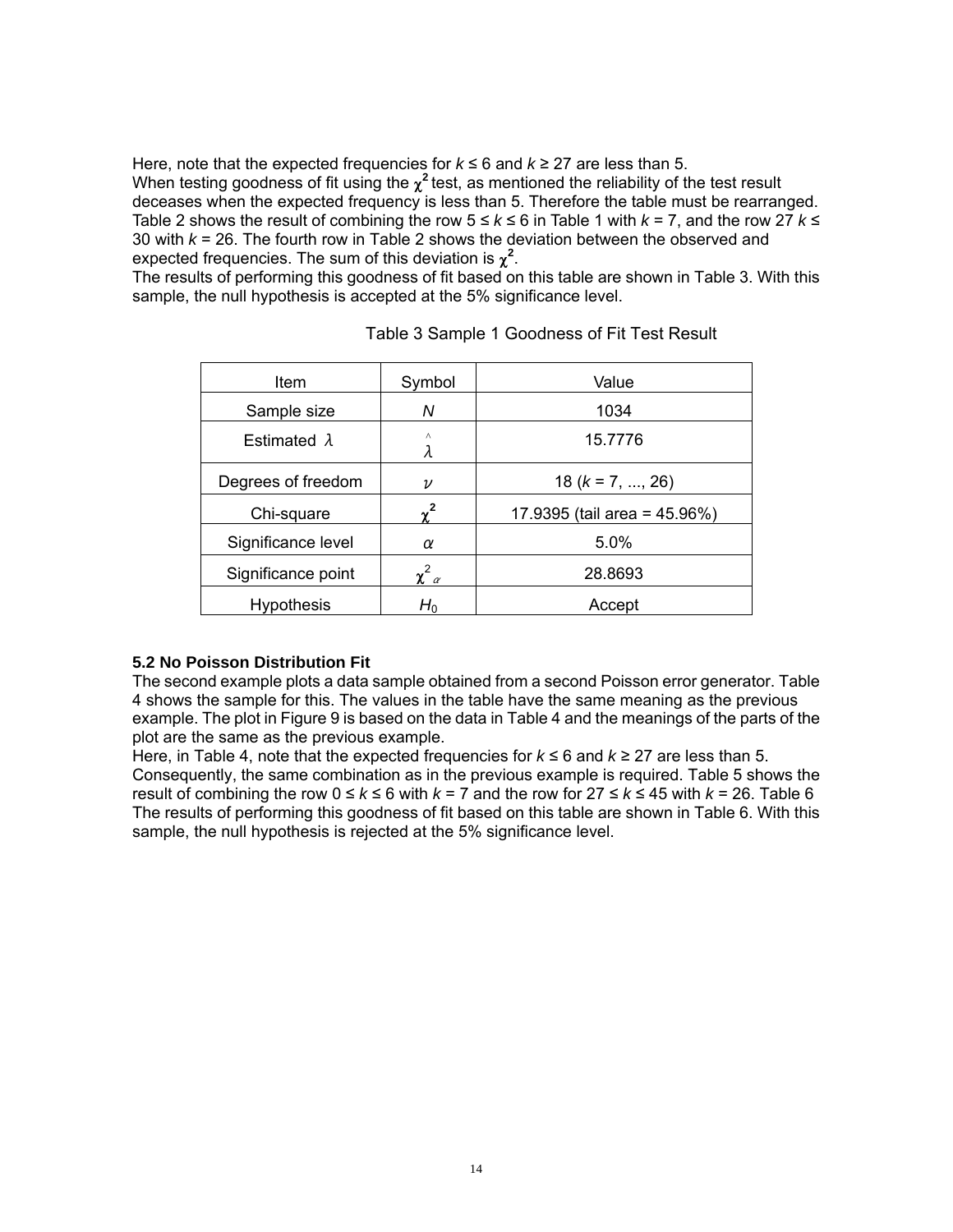| k                       | Observed frequency  | <b>Expected frequency</b>          | Probability             |
|-------------------------|---------------------|------------------------------------|-------------------------|
|                         | $f_k$               | $e_k$ = $np_k$                     | $p_k$                   |
| 0                       | 1                   | 0.000                              | 0.000977                |
| $\overline{\mathbf{c}}$ | $\overline{c}$      | 0.016                              | 0.001953                |
| 3                       | $\overline{9}$      | 0.087                              | 0.008789                |
| $\overline{4}$          | $\overline{17}$     | 0.346                              | 0.016602                |
| $\overline{5}$          | 14                  | 1.099                              | 0.013672                |
| 6                       | 20                  | 2.906                              | 0.019531                |
| $\overline{7}$          | 36                  | 6.590                              | 0.035156                |
| 8                       | 39                  | 13.076                             | 0.038089                |
| $\overline{9}$          | 51                  | 23.062                             | 0.049805                |
| 10                      | 41                  | 36.607                             | 0.040039                |
| 11                      | 62                  | 52.824                             | 0.060547                |
| 12                      | 51                  | 69.873                             | 0.049805                |
| 13                      | 74                  | 85.315                             | 0.072266                |
| 14                      | 65                  | 96.730                             | 0.063477                |
| 15                      | 65                  | 102.360                            | 0.063477                |
| 16                      | 59                  | 101.547                            | 0.057617                |
| 17                      | 60                  | 94.816                             | 0.058594                |
| 18                      | 39                  | 83.612                             | 0.038089                |
| 19                      | 43                  | 69.851                             | 0.041992                |
| 20                      | 33                  | 55.438                             | 0.032227                |
| 21                      | 37                  | 41.903                             | 0.036133                |
| $\overline{22}$         | 29                  | 30.233                             | 0.028320                |
| $\overline{23}$         | 24                  | 20.865                             | 0.023438                |
| 24                      | 26                  | 13.800                             | 0.025391                |
| 25                      | 20                  | 8.762                              | 0.019531                |
| 26                      | $\overline{25}$     | 5.349                              | 0.024414                |
| 27                      | 19                  | 3.145                              | 0.018555                |
| 28                      | 12                  | 1.783                              | 0.011719                |
| 29                      | $\overline{9}$      | 0.976                              | 0.008789                |
| 30                      | 8                   | 0.516                              | 0.007812                |
| 31                      | 10                  | 0.264                              | 0.009766                |
| 32                      | $\overline{7}$      | 0.131                              | 0.006836                |
| 33                      | $\overline{5}$      | 0.063                              | 0.004883                |
| 34                      | 1                   | 0.029                              | 0.000977                |
| 35                      | 1                   | 0.013                              | 0.000977                |
| 36                      | 3                   | 0.006                              | 0.002930                |
| 37                      | 3                   | 0.003                              | 0.002930                |
| 41                      | $\mathbf{1}$        | 0.000                              | 0.000977                |
| 42                      | $\overline{2}$      | 0.000                              | 0.001953                |
| 45                      | $\overline{1}$      | 0.000                              | 0.0009777               |
| Total                   | $\Sigma f_k = 1024$ | $\Sigma$ e <sub>k</sub> = 1024.000 | $\Sigma p_k$ = 1.000000 |

# Table 4 Sample 2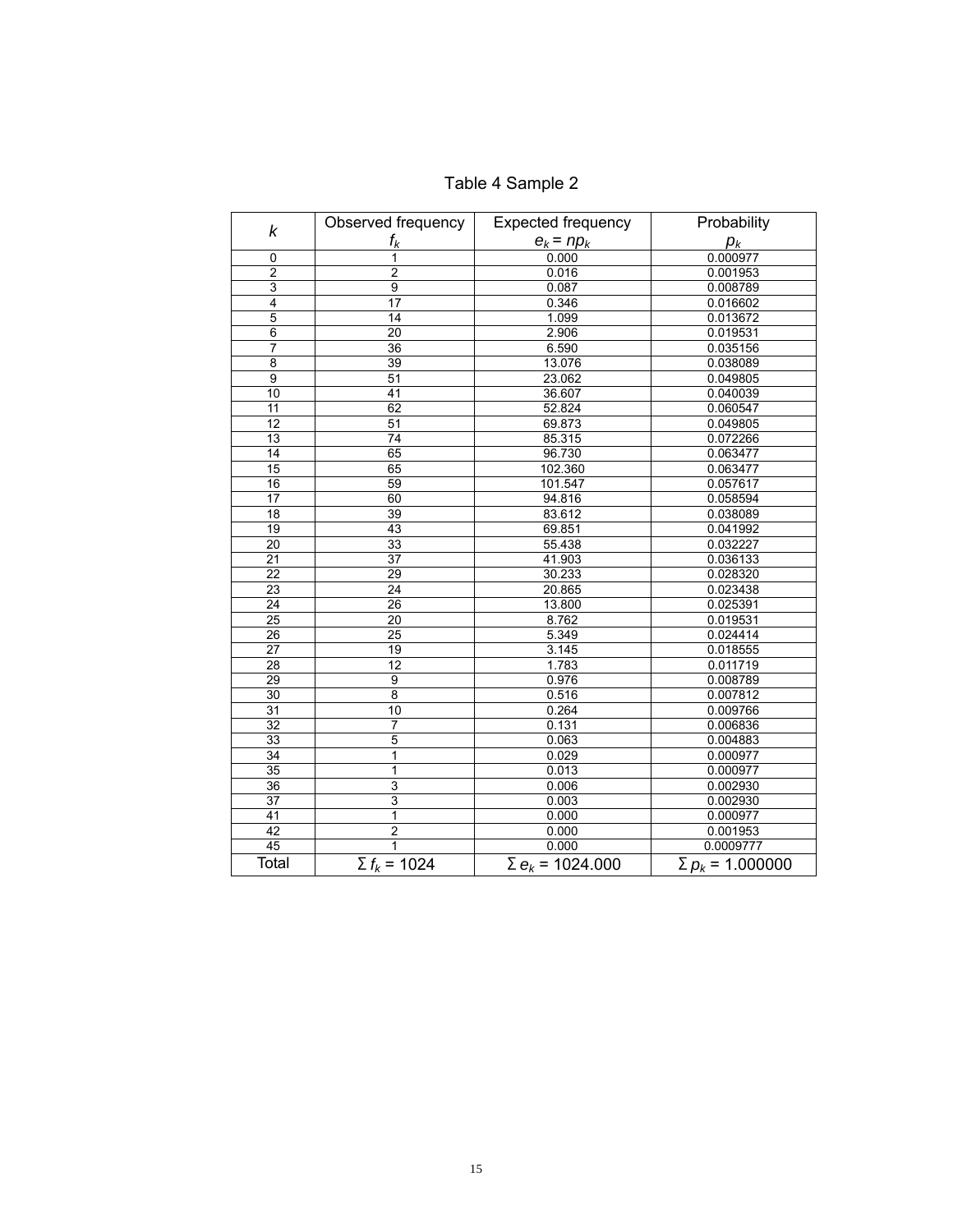| k         | Observed            | Expected                | Deviation                                        |
|-----------|---------------------|-------------------------|--------------------------------------------------|
|           | frequency           | frequency               | $(f_k - e_k)^2/e_k$                              |
|           | $f_k$               | $e_k$ = n $p_k$         |                                                  |
| $\leq 7$  | 99                  | 11.047                  | 700.225                                          |
| 8         | 39                  | 13.076                  | 51.394                                           |
| 9         | 51                  | 23.062                  | 33.844                                           |
| 10        | 41                  | 36.607                  | 0.527                                            |
| 11        | 62                  | 52.824                  | 1.594                                            |
| 12        | 51                  | 69.873                  | 5.098                                            |
| 13        | 74                  | 85.315                  | 1.501                                            |
| 14        | 65                  | 96.730                  | 10.408                                           |
| 15        | 65                  | 102.360                 | 13.636                                           |
| 16        | 59                  | 101.547                 | 17.827                                           |
| 17        | 60                  | 94.816                  | 12.784                                           |
| 18        | 39                  | 83.612                  | 23.803                                           |
| 19        | 43                  | 69.851                  | 10.322                                           |
| 20        | 33                  | 55.438                  | 9.081                                            |
| 21        | 37                  | 41.903                  | 0.574                                            |
| 22        | 29                  | 30.233                  | 0.050                                            |
| 23        | 24                  | 20.865                  | 0.471                                            |
| 24        | 26                  | 13.800                  | 10.787                                           |
| 25        | 20                  | 8.762                   | 14.415                                           |
| $\geq 26$ | 107                 | 12.280                  | 730.624                                          |
| Total     | $\Sigma f_k = 1024$ | $\Sigma e_k$ = 1024.000 | $\chi$ 2 = $\Sigma (f_k - e_k)^2/e_k$ = 1648.963 |

Table 5 Sample 2

Table 6 Sample 2 Goodness of Fit Test Result

| Item                | Symbol                       | Value                       |
|---------------------|------------------------------|-----------------------------|
| Sample size         | Ν                            | 1024                        |
| Estimated $\lambda$ | Λ                            | 15.873                      |
| Degrees of freedom  | ν                            | 18 ( $k = 7, , 26$ )        |
| Chi-square          |                              | 1648.96 (tail area = 0.00%) |
| Significance level  | α                            | 5.0%                        |
| Significance point  | $\chi$ <sup>-</sup> $\alpha$ | 28.8693                     |
| <b>Hypothesis</b>   | $H_0$                        | Reject                      |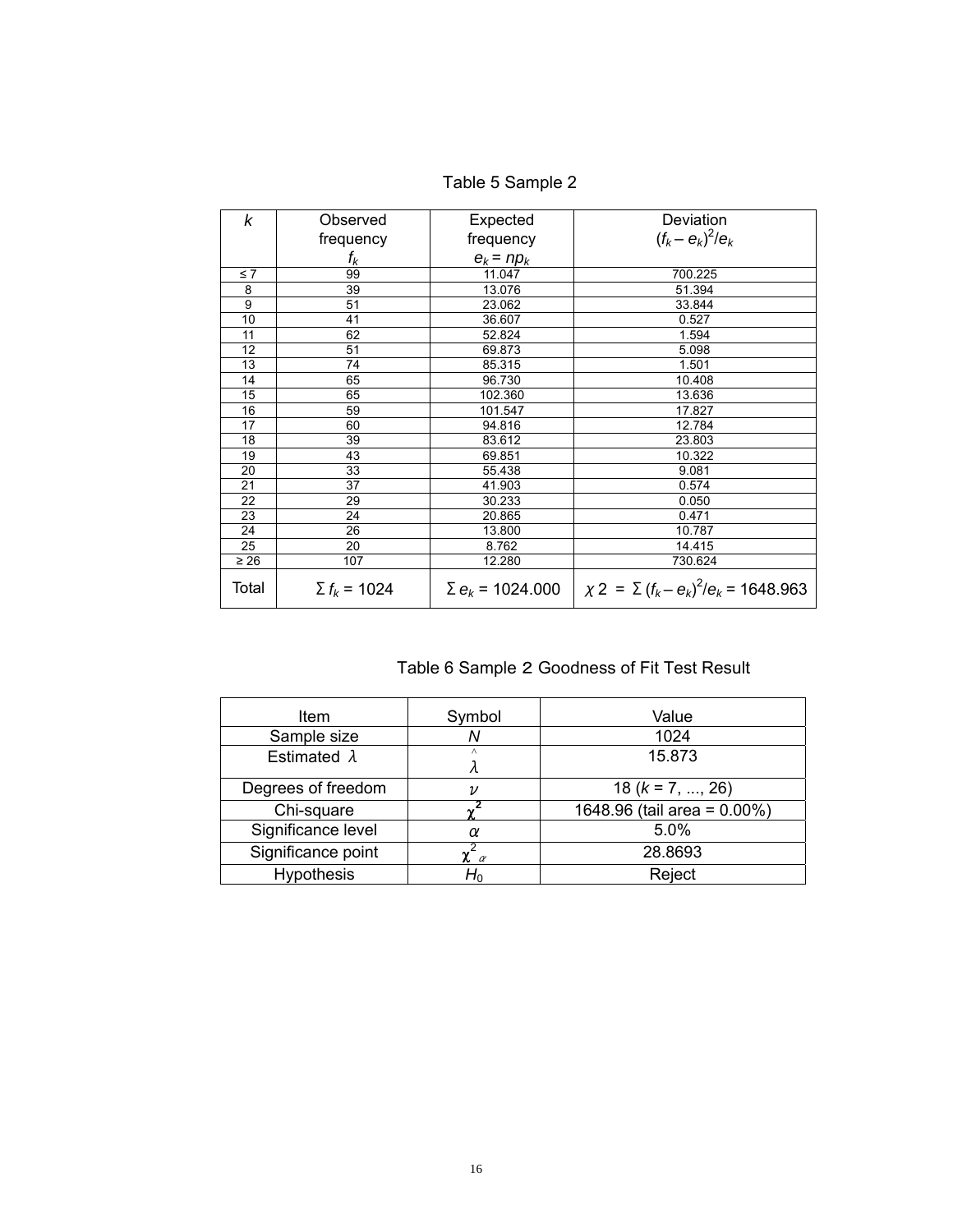

Poisson distribution, Po(k;  $\lambda$ ),  $\lambda$ =15.873, Pe=10<sup>-8</sup>, n=1024

#### **6. Conclusion**

The method for testing a Poisson error generator describe in this White Paper, have been adopted in the March 2003 ITU-TO.182 recommendations for standards related to evaluation of Optical Transport Networks (OTNs).

Next-generation OTN technologies were standardized in ITU-T G.709 in February 2001 and the various manufacturers are increasingly bringing OTN-compliant equipment to market. The OTN standards provide an error correction function called Forward Error Correction (FEC) and precise evaluation of FEC performance requires measuring instruments supporting random error insertion. However, the randomness of inserted errors varies according to the manufacturer and cause problems such as dispersion in measurement results, and required standardizing a method for evaluating FEC performance. As a solution to this situation, we verified that it is possible to obtain accurate measurement results of FEC performance by inserting random errors fitting a Poisson distribution and proposed standardizing on this method. Naturally, both the Anritsu MP1590B Network Performance Tester and MP1595A 40G Analyzer have the random error insertion function for evaluating FEC performance built-in and this proposed method for testing a Poisson error generator will assure accurate measurement of FEC performance. Anritsu is licensing its patented Poisson error generator test method free of charge to ITU-T in the expectation of promoting future standardization and progress in worldwide telecommunications.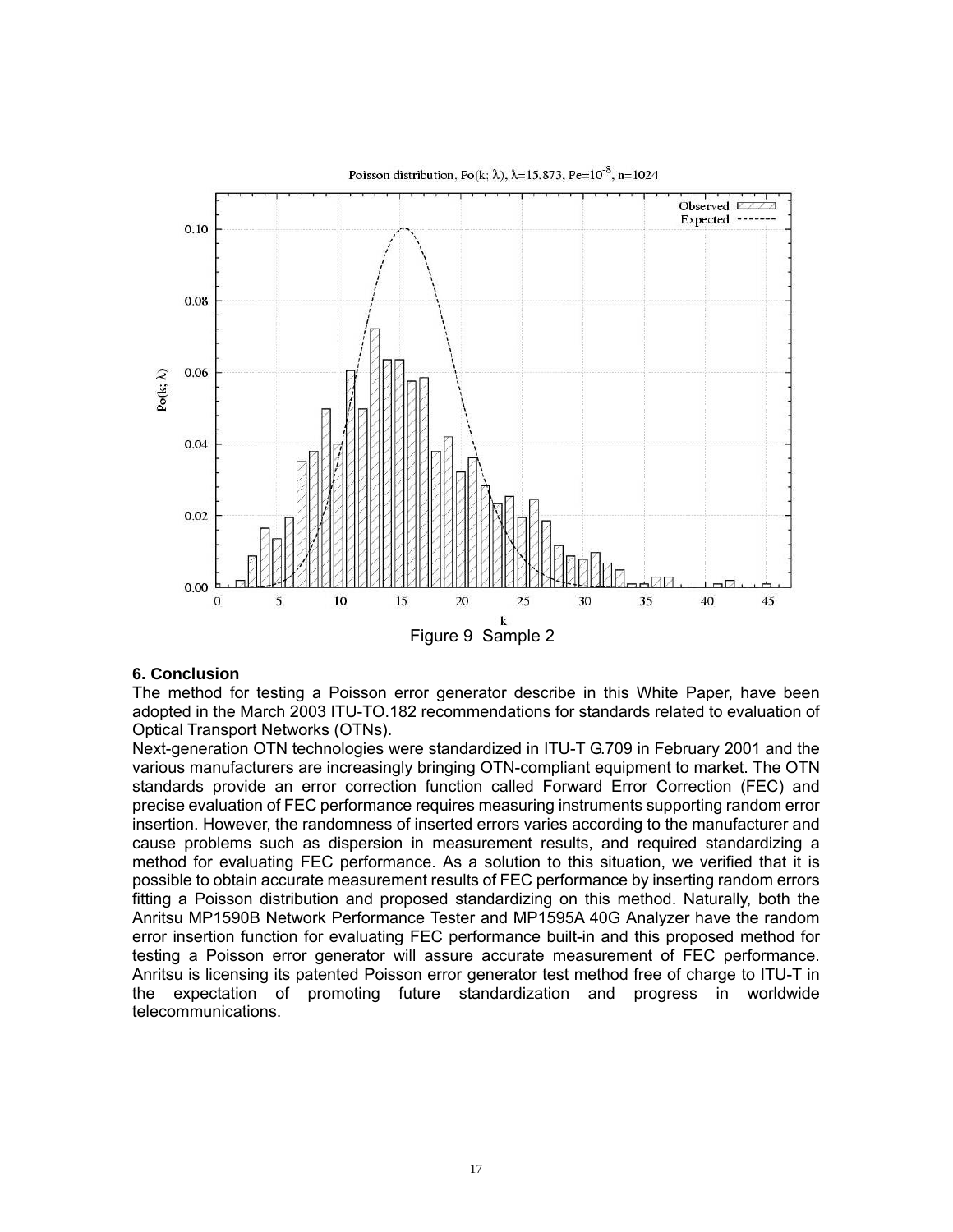### **References**

[1] Paul G. Hoel, "Introduction to Mathematical Statistics," *John Wiley & Sons*, 1984.

[2] George P. Wadsworth and Joseph G. Bryan, "Applications of Probability and Random Variables," *McGraw-Hill, Inc.*, 1974.

[3] Harald Cram´*e*r, "Mathematical Methods of Statistics," Princeton University Press, Princeton, New Jersey, 1974.

[4] Abramowitz and Stegun, "Handbook of Mathematical Functions," *National Bureau of Standards*, 1970.

[5] William H. Press, Saul A. Teukolsky, William T. Vetterling, and Brian P. Flannery. "Numerical Recipes in C," *Cambridge University Press*, 1992.